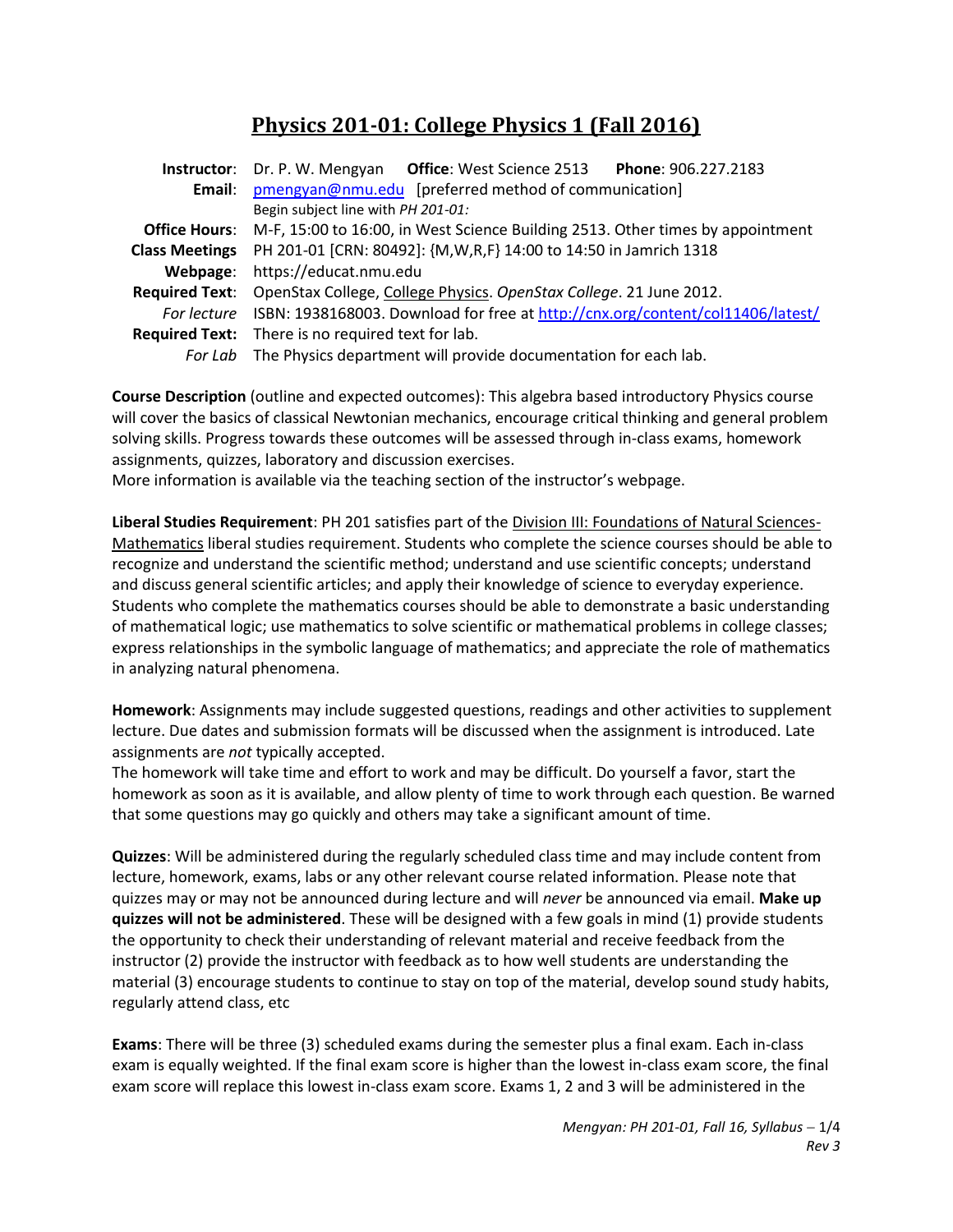normal lecture room and at the normal meeting time. The final exam will be administered in the same room as lecture and at a time pre-determined by NMU. **Make up exams will not be administered**. If an exam is to be missed due to extenuating circumstances, contact me via email BEFORE the scheduled exam time to see about making the appropriate arrangements.

Use of notes, books or electronic gizmos of any sort will not be permitted on the exams unless otherwise specified by the instructor.

## **TENTATIVE Exam Schedule**:

|             | Exam 1: Normal class time | Wed | $^{\sim}$ 21 Sep 2016 Ch 1 $-$ 6     |                  |
|-------------|---------------------------|-----|--------------------------------------|------------------|
|             | Exam 2: Normal class time |     | Wed $\approx$ 19 Oct 2016 Ch 7 – 9   |                  |
|             | Exam 3: Normal class time |     | Fri $\approx$ 18 Nov 2016 Ch 10 – 15 |                  |
| Final Exam: |                           |     |                                      | All material     |
|             | PH 201-01 14:00 to 15:50  | Mon | 5 Dec 2016                           | covered in class |

Exam times and content coverage may be adjusted to accommodate the course schedule. Deviations from this tentative schedule will be discussed, *in class*, as they become relevant. Exam dates will typically be finalized a minimum of one week before the exam is administered. The final exam time is predetermined by NMU and will *not* be modified by the instructor.

#### **Grades**:

Lab<sup>\*</sup>, Quizzes, Homework, etc: 30% Exams (1, 2, 3, Final, Final; Best 4 of 5):  $70\%$ Total: 100%

| A: ≥ 90%; B: ≥ 80%<br>C: ≥ 70%; D: ≥ 60%<br>F: < 60% |
|------------------------------------------------------|
|                                                      |
|                                                      |

'+' and '−' grades are typically assigned when a grade is within ± ~2.0% of the letter grade cutoff. **\***Minimum grade of 60% in the laboratory component, in addition to appropriate performance in the rest of the course, is *required* to earn an overall passing grade in this course.

#### **Lab:**

Lab is a separate course (PH 201) in which you must be enrolled. A minimum score of 60% is *required* in order to qualify for a passing score in the lecture. To be clear, that means if your score is any less than 60.0%, you will have earned a FAILING grade in your lecture section. The final grade from the laboratory course will be folded into your lecture score and is likely to be weighted at ~20%. The laboratory section of this course is designed to provide hands on experience with the topics covered in lecture.

#### **Important Notes:**

#### - **ADA Statement**:

In compliance with the ADA and university policy

*"If you have a need for disability-related accommodations or services, please inform the Coordinator of Disability Services in the Dean of Students Office at 2101 C. B. Hedgcock Building (227-1700 or disserv@nmu.edu). Reasonable and effective accommodations and services will be provided to students if requests are made in a timely manner, with appropriate documentation, in accordance with federal, state, and University guidelines."*

- **Religious Holidays**:

Pursuant to university policy, a student who intends to observe a religious holy day should make that intention known, in writing, to the instructor prior to an absence. A student who is absent from a class, exam or exercise for the observance of a religious holy day shall be allowed to complete an assignment or exam scheduled for that day within a reasonable time around that absence.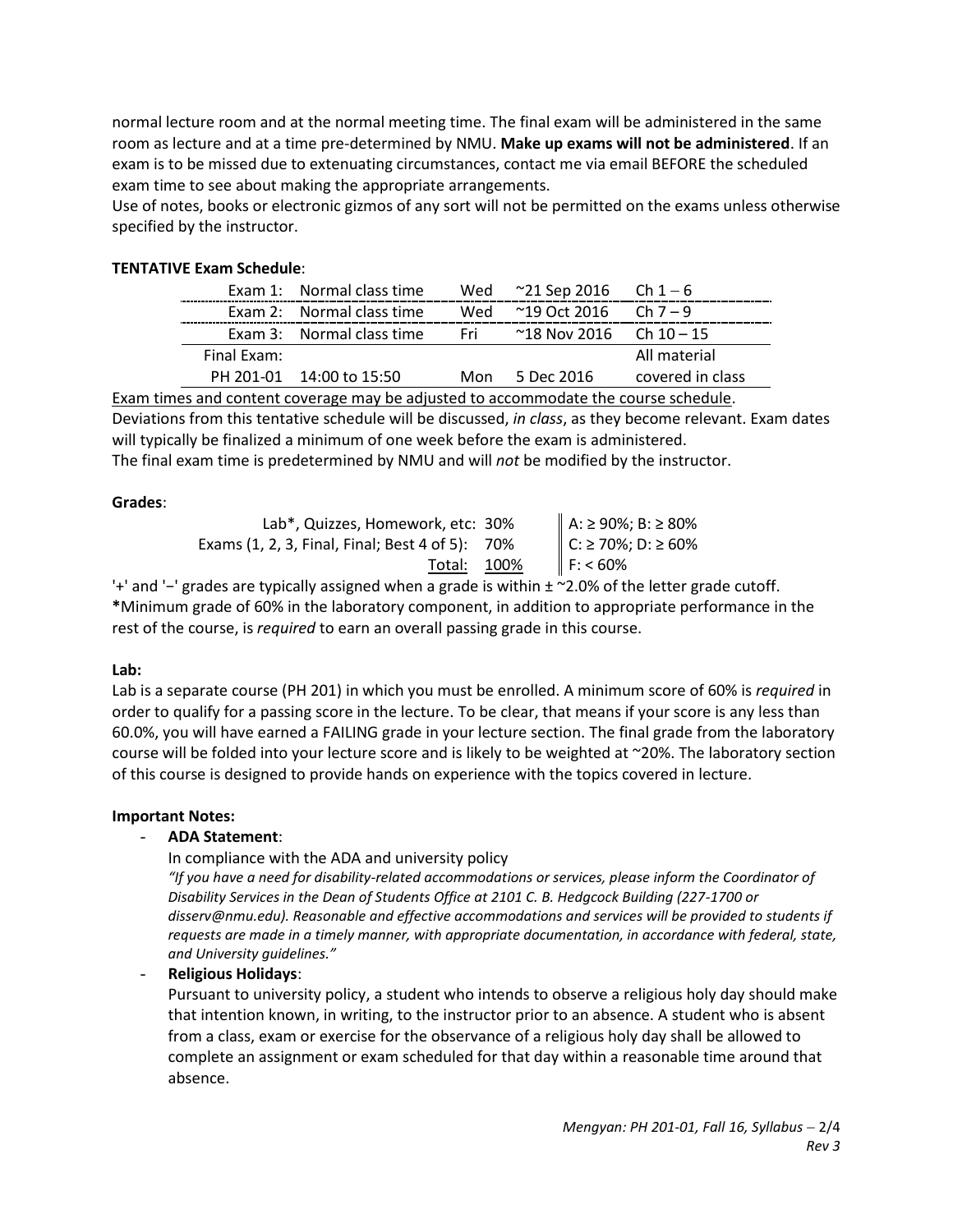## - **Academic Integrity**:

Section 2.3.1 of the NMU Student Handbook discusses scholastic dishonesty; all of which will be upheld in all aspects of this course. Academic dishonesty will not be tolerated.

- **Appropriate behavior**: I expect students to behave in a respectful, considerate and courteous fashion in any activity related to this course (e.g. Lecture, lab, discussion, office hours etc). Rude, disrespectful or disruptive behavior will *never* be tolerated.

### **Final Notes and Suggestions to Succeed**:

- **Course Assistance**: A plethora of options are available to support your success in this course (e.g. Lecture [Dr. Mengyan], lab and discussion via class, office hours, email or special appointment), your textbook, the library, other text books and physics department tutors. Take advantage of the available resources. DO NOT HESTIATE TO ASK QUESTIONS AS THEY ARISE!
- Preparation is the key!
	- o Read your book material before AND after we cover it in class
	- o Take good notes during lecture
	- o Study your notes
	- o Take advantage of available resources (e.g. *actually* attend class, read the book)
	- $\circ$  If something is unclear during lecture or your own studying, ASK ABOUT IT!
- Start your homework assignments as soon as possible. Give yourself plenty of time to complete the assignments as you will likely need to think carefully about the questions, review the relevant sections of the text or your notes and then work towards a solution.
- Use a dedicated notebook to fully work out homework questions and any supplemental work
- Studying for any exam should be an ongoing exercise structured reviews of relevant materials built into your schedule will promote a better long-term retention and higher understanding of the material
- As always, ASK QUESTIONS WHEN YOU HAVE THEM! [This is listed more than once for a reason!]
- Lastly, *Quando omni flunkus moritati*